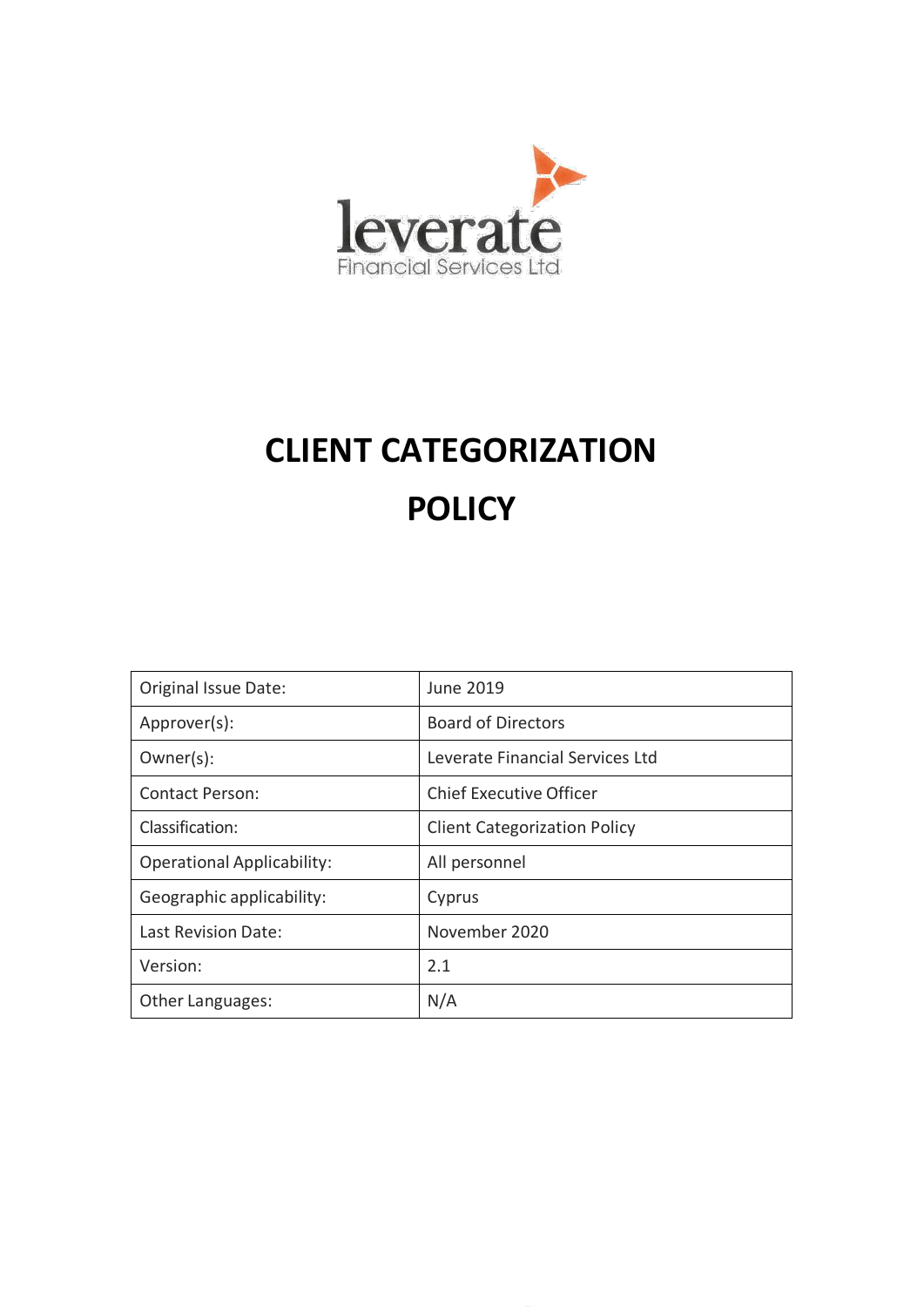

# **TABLE OF CONTENTS**

|                | 3. INFORMATION ON CATEGORIES OF CLIENTS & PROCEDURES FOR RE-CATEGORISATION  4 |  |
|----------------|-------------------------------------------------------------------------------|--|
|                |                                                                               |  |
|                |                                                                               |  |
|                |                                                                               |  |
|                |                                                                               |  |
|                |                                                                               |  |
| <b>B.</b>      |                                                                               |  |
| C <sub>1</sub> |                                                                               |  |
|                |                                                                               |  |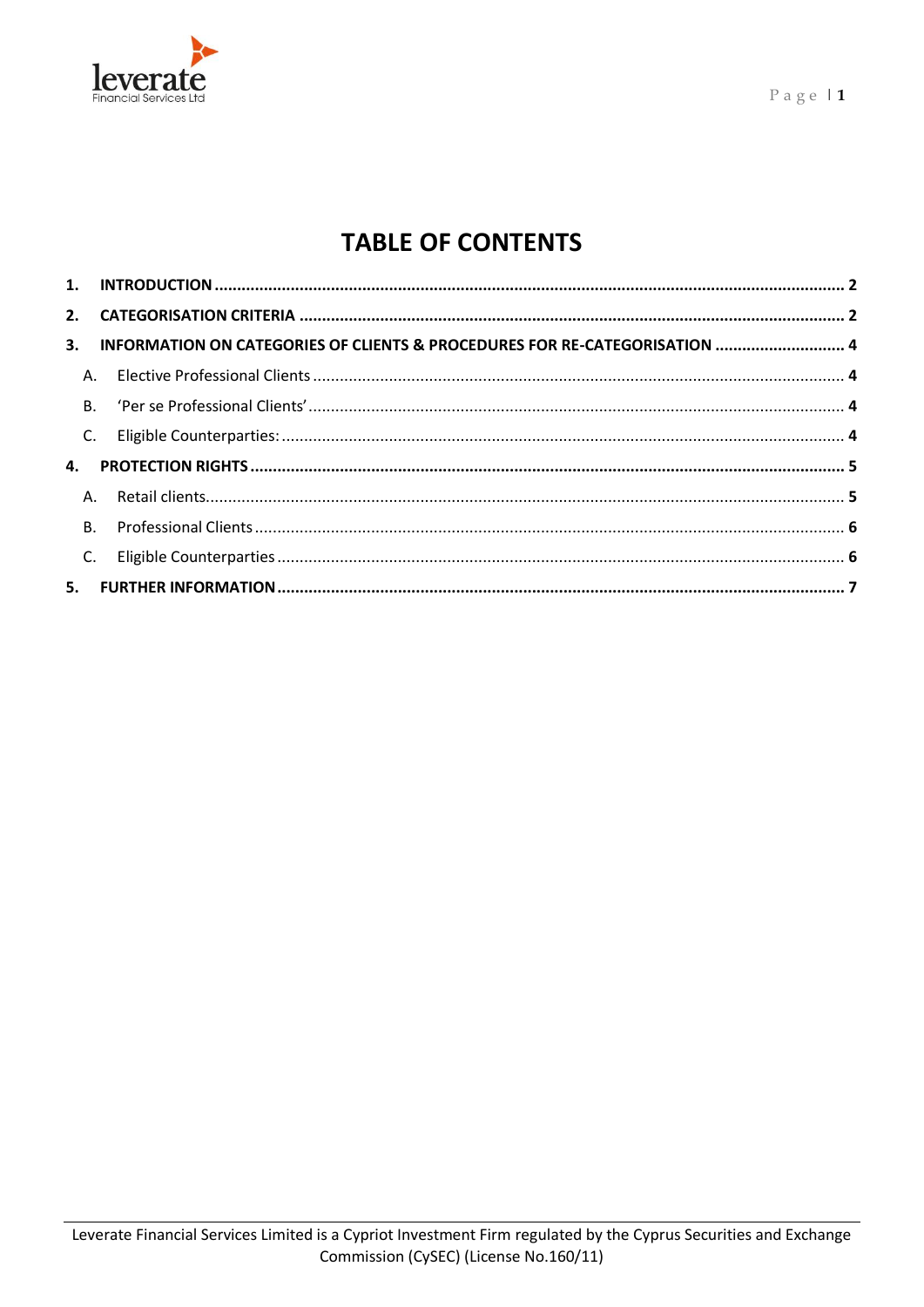

# <span id="page-2-0"></span>**1. INTRODUCTION**

- 1.2 '**Leverate Financial Services Limited**', is a Cyprus Investment Firm incorporated under the laws of the Republic of Cyprus, with Company Registration Number HE290 182, having its registered office at 88, Agias Fylaxeos, Zavos City Center, 4th Floor, 3025 Limassol, Cyprus (hereinafter the "**Company**").
- 1.3 The Company is regulated as a Cyprus Investment Firm ("CIF") by the Cyprus Securities and Exchange Commission ("CySEC") under license number 160/11, and is operating in accordance with the Markets in Financial Instrument Directive 2014/65/EU and its implementing measures ("**MiFID II**") and Regulation 2014/600/EU ("**MiFIR**"), as transposed into Cyprus law by Cyprus Law 87(I)/2017 regarding the provision of investment services, the exercise of investment activities and the operation of regulated markets and its implementing measures (the "**Investment Services Law**").
- 1.4 In line with MiFID II, MiFIR and the Investment Services Law, the Company is required to categorise Clients as either:
	- Retail;
	- Professional ('Per se Professional Client'/ Elective Professional Client);
	- Eligible Counterparties.
- 1.5 The Company is required to do this so that when carrying out business with the Client, the Client is provided the level of information, services and protection that is appropriate to and consistent with the Client's categorisation.
- 1.6 All Clients will be notified of their categorisation, based on the information available to the Company.

### <span id="page-2-1"></span>**2. CATEGORISATION CRITERIA**

- <span id="page-2-3"></span><span id="page-2-2"></span>2.1 The criteria entailed for categorising Clients based on the relevant provisions of the Investment Services Law are as follows:
	- **A. Retail Client**: is a client who is neither Professional nor Eligible Counterparty;
	- **B. Professional Client**: is a client who possesses the experience, knowledge and expertise to make his own investment decisions and properly assess the risks that associated with those investment decisions.
		- **B.1. 'Per se Professional Clients'**: Each of the following is a 'Per se Professional Client' unless and to the extent it is an eligible counterparty or is given a different categorisation under this policy:
			- (i) Entities, which are required to be authorised or regulated to operate in the financial markets. The list below shall be understood as including all authorised entities carrying out the characteristic activities of the entities mentioned: entities authorised by a Member State under a Directive, entities authorised or regulated by a Member State without reference to a Directive, and entities authorised or regulated by a third country:
				- (a) Credit institutions;
				- (b) Investment firms;
				- (c) Other authorised or regulated financial institutions;
				- (d) Insurance companies;
				- (e) Collective investment schemes and management companies of such schemes;
				- (f) Pension funds and management companies of such funds;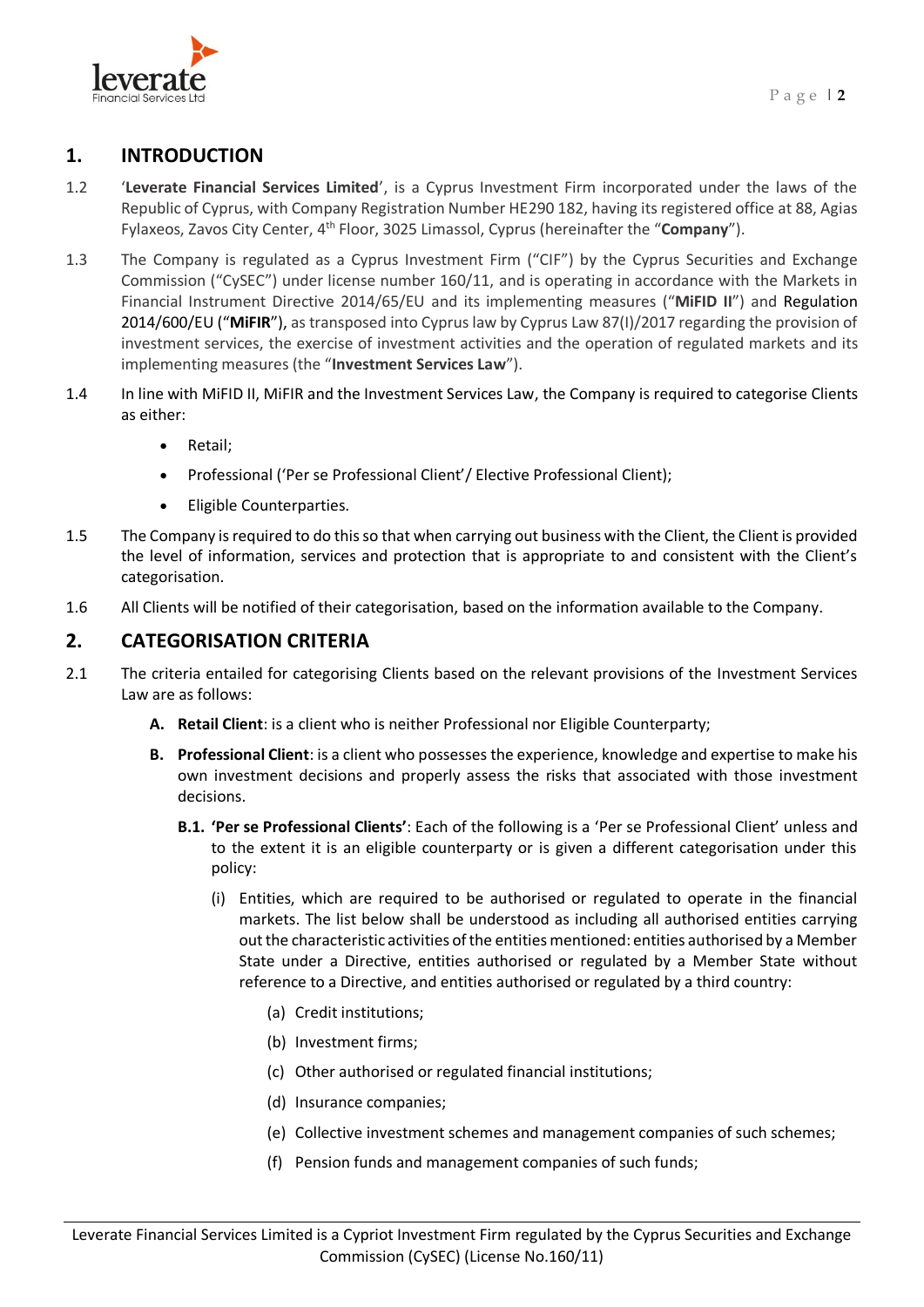

- (g) Commodity and commodity derivatives dealers;
- (h) Locals;
- (i) Other institutional investors.
- (ii) Large undertakings meeting two of the following size requirements on a company basis:
	- ➢ **balance sheet total:** EUR 20 000 000
	- ➢ **net turnover:** EUR 40 000 000
	- ➢ **own funds:** EUR 2 000 000
- (iii) National and regional governments, including public bodies that manage public debt at national or regional level, Central Banks, international and supranational institutions such as the World Bank, the IMF, the ECB, the EIB and other similar international organisations.
- (iv) Other institutional investors whose main activity is to invest in financial instruments, including entities dedicated to the securitisation of assets or other financing transactions.
- <span id="page-3-3"></span><span id="page-3-2"></span><span id="page-3-1"></span>**B.2. Elective Professional Clients**: The Company may treat a client other than 'Per se Professional Clients' as an Elective Professional Client if it complies with the following:
	- (i) The Client after assessment of the provided information by the Company in relation to the Client's expertise, experience and knowledge is deemed, in light of the nature of the transactions or services to be provided by the Company, to be capable of making his own investment decisions and understanding the risks involved. The fitness test applied to managers and directors of entities licensed under European Directives in the financial field can be followed for the assessment of expertise and knowledge; and
	- (ii) During the aforementioned assessment as a minimum, two (2) of the following criteria shall be satisfied:
		- (a) the client has carried out transactions, in significant size, on the relevant market at an average frequency of 10 per quarter over the previous four quarters,
		- (b) the size of the client's financial instrument portfolio, defined as including cash deposits and financial instruments exceeds €500,000,
		- (c) the client works or has worked in the financial sector for at least one (1) year in a professional position, which requires knowledge of the transactions or services envisaged.
- <span id="page-3-4"></span><span id="page-3-0"></span>**C. Eligible Counterparties**: are any of the following entities to which credit institution or an investment firm provides the services of reception and transmission of orders on behalf of clients and/or execution of orders and/or dealing on own account: CIFs, other Ifs, credit institutions, insurance undertakings, UCITS and their management companies, pension funds and their management companies and other financial institutions authorised by a member state or regulated under community legislation or the national law of a member state, undertakings exempted from the application of the Investment Services Law, in accordance with paragraphs (k) and (l) of subsection (2) of Section 3, national governments and their corresponding officers, including public bodies that deal with public debt, central banks and supranational organisations.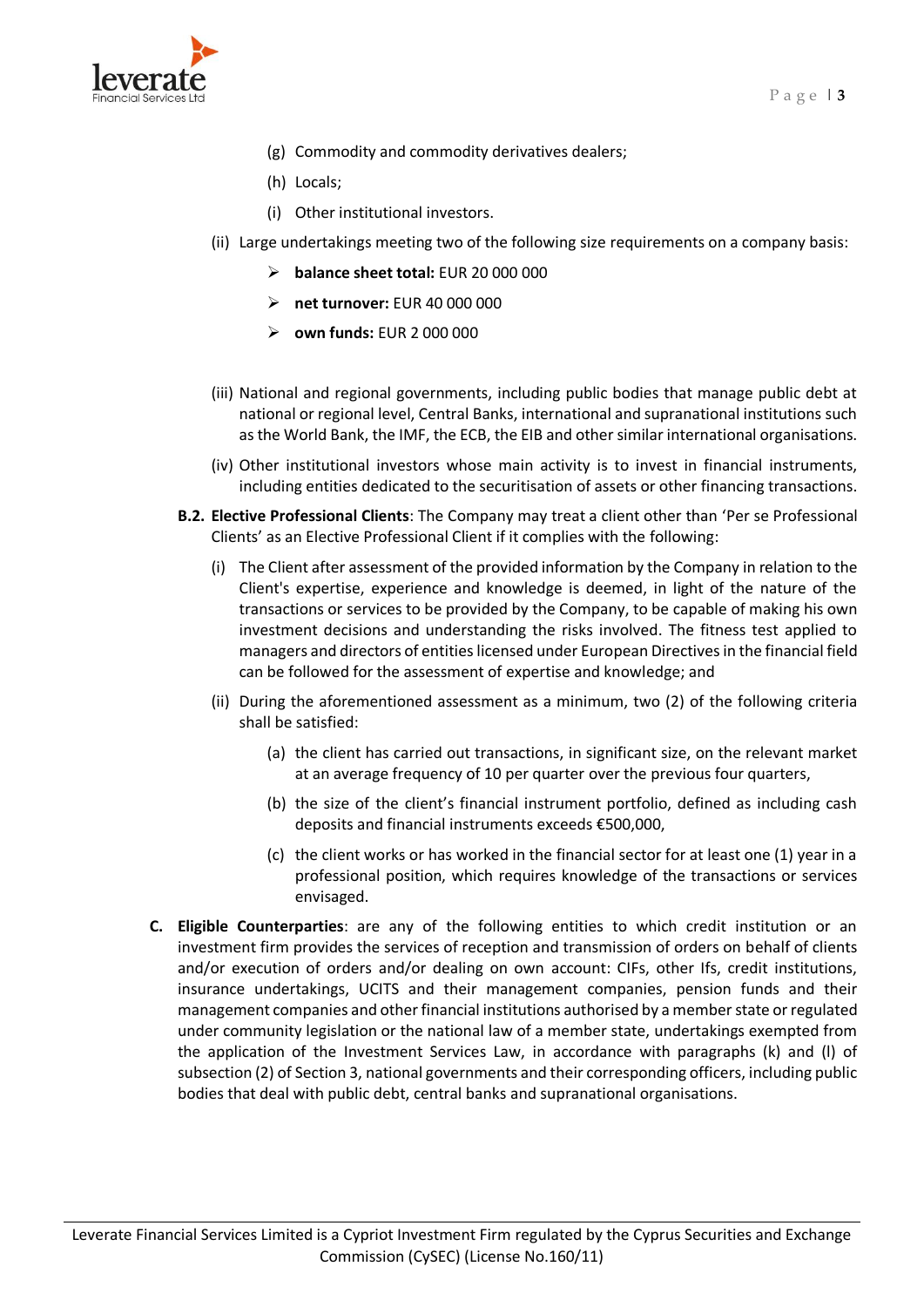

# **3. INFORMATION ON CATEGORIES OF CLIENTS & PROCEDURES FOR RE-CATEGORISATION**

# <span id="page-4-0"></span>**A. Elective Professional Clients**

- 3.1 The Company in order to re-categorize a Retail Client it applies the following:
	- (a) The Retail Client who wishes to be reclassified as an Elective Professional Client sends a written request to the Company by which he/she expresses his/her wish to be treated as an Elective Professional Client, either generally or in respect of a particular investment service or transaction, or type of transaction or product;
	- (b) The Company conducts a fitness test as per **Section [2.1](#page-2-2)[.B.2](#page-3-1) [\(i\)](#page-3-2)** above, via a questionnaire provided to the Retail Client in order for the latter to provide all relevant information including the criteria in **Section [2.1](#page-2-2)[.B.2](#page-3-1) [\(ii\)](#page-3-3)** above and warns the Retail Client about all protections and investor compensation rights he/she may lose by the reclassification;
- 3.2 The Company provides a separate form by which the Client acknowledges the consequences of losing the said protections;
- 3.3 The Company after evaluation of the provided questionnaire and supporting documentation, it informs the Retail Client about the outcome of his/her request.
- 3.4 Elective Professional Clients are responsible for keeping the Company informed about any change, which could affect their current categorisation. Should the Company become aware however that the Client no longer fulfils the initial conditions, which made him/her eligible for a professional treatment, the Company shall take appropriate action.

### **B. 'Per se Professional Clients'**

- 3.5 The entities referred to in Section **[2.1.](#page-2-2)[B.1](#page-2-3)** above are considered to be 'Per se Professional Clients'. The Company informs 'Per se Professional Clients' of their classification after assessment of their provided information and prior to any provision of services, and that 'Per se Professional Clients' will be treated as such unless the Company and the 'Per se Professional Client' agree otherwise.
- 3.6 The Company also informs 'Per se Professional Clients' that they can request a variation of the terms of the agreement in order to secure a higher degree of protection. 'Per se Professional Clients' are allowed to request non-professional treatment and the Company may agree to provide a higher level of protection.
- 3.7 It is the responsibility of the Client, considered to be a 'Per se Professional Client', to ask for a higher level of protection when it deems it is unable to properly assess or manage the risks involved.
- 3.8 This higher level of protection will be provided when a Client who is considered to be a 'Per se Professional Client' enters into a written agreement with the Company to the effect that it shall not be treated as a 'Per se Professional Client' for the purposes of the applicable conduct of business regime. The relevant agreement shall specify whether this applies to one or more particular services or transactions, or to one or more types of product or transaction.

# <span id="page-4-1"></span>**C. Eligible Counterparties:**

- 3.9 The entities referred to in **Section [2.1.](#page-2-2)[C](#page-3-4)** above are considered to be Eligible Counterparties. The Company informs Eligible Counterparties of their classification after assessment of their provided information and prior to any provision of services, and that Eligible Counterparties will be treated as such unless the Company and the Eligible Counterparties agree otherwise.
- 3.10 The Company also informs Eligible Counterparties that they can request a variation of the terms of the agreement in order to secure a higher degree of protection. Eligible Counterparties are allowed to request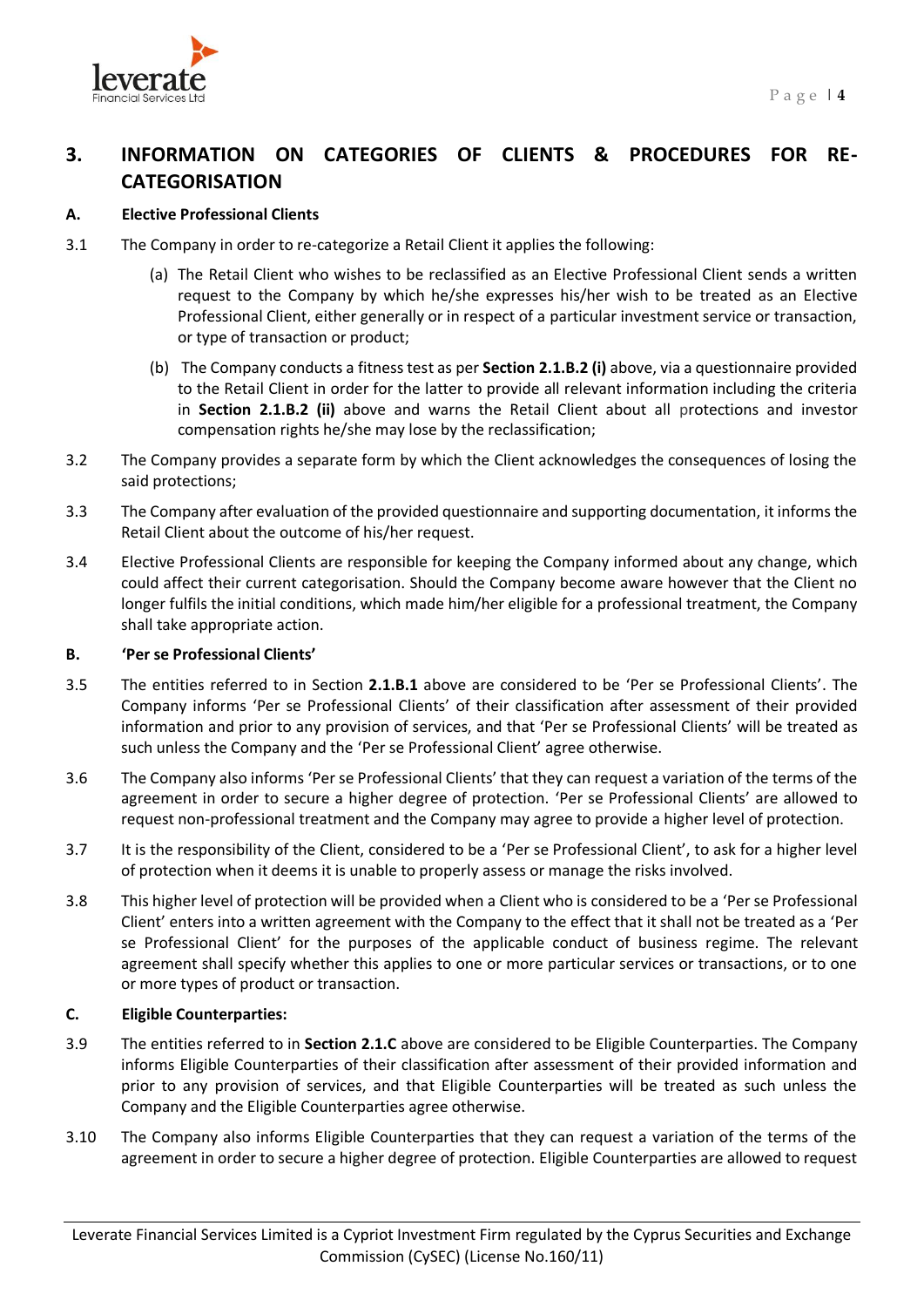

treatment as Professional or Retail Client and the Company may agree to provide a higher level of protection.

- 3.11 It is the responsibility of the Client, considered to be an Eligible Counterparty, to ask for a higher level of protection.
- 3.12 This higher level of protection will be provided when a Client who is considered to be an Eligible Counterparty enters into a written agreement with the Company to the effect that it shall not be treated as an Eligible Counterparty for the purposes of the applicable conduct of business regime. The relevant agreement shall specify whether this applies to one or more particular services or transactions, or to one or more types of product or transaction.

# <span id="page-5-0"></span>**4. PROTECTION RIGHTS**

#### <span id="page-5-1"></span>**A. Retail clients**

- 4.1 Where the Company treats a client as a Retail Client, the Retail Client is entitled to more protections under applicable law than if the client was treated as a Professional Client and Eligible Counterparty. In summary, the protections Retail clients are entitled to, are as follows (the list may not be exhaustive):
	- (a) A Retail client will be given more information/disclosures with regard to the Company, its services and any investments, its financial instruments and their performance, the nature and risks of financial instruments, its costs, commissions, fees and charges and the safeguarding of client financial instruments and client funds, including summary details of any relevant investor compensation or deposit guarantee scheme, as applicable.
	- (b) Under the Investment Services Law, the Company shall ask a Retail Client to provide information regarding his knowledge and experience in the investment field relevant to the specific type of product or service offered so as to enable the Company to assess whether the investment service or product envisaged is appropriate for the client. In case the Company considers, based on the information received, that the product or service is not appropriate to a Retail Client, it shall warn the client accordingly. In case the Company considers, based on the information received, that the product or service is not appropriate to a Retail client, it shall warn the client accordingly. Please note that the Company is not required to assess appropriateness in certain cases specified by the Investment Services Law (for example but not limited to the situation where on an execution only basis the financial instrument concerned is not complex).
	- (c) The Company shall be entitled to assume that a Professional client has the necessary experience and knowledge in order to understand the risks involved in relation to those particular investment services or transactions, or types of transaction or product, for which the client is classified as a Professional client. Consequently, and unlike the situation with a Retail client, the Company should not generally need to obtain additional information from the client for the purposes of the assessment of appropriateness for those products and services for which they have been classified as a Professional client.
	- (d) When executing orders, the Company must take all sufficient steps to ensure that a Retail Client's order is executed in order to achieve what is called "best execution" of the client's orders, i.e. to obtain the best possible result for its clients. Where the Company executes an order for a Retail client/enters into a transaction with the Client, the best possible result shall be determined in terms of the total consideration, representing the price of the financial instrument and the costs related to execution, which shall include all expenses incurred by the client which are directly related to the execution of the order, including execution venue fees, clearing and settlement fees and/or any other fees paid to third parties involved in the execution of the order. When providing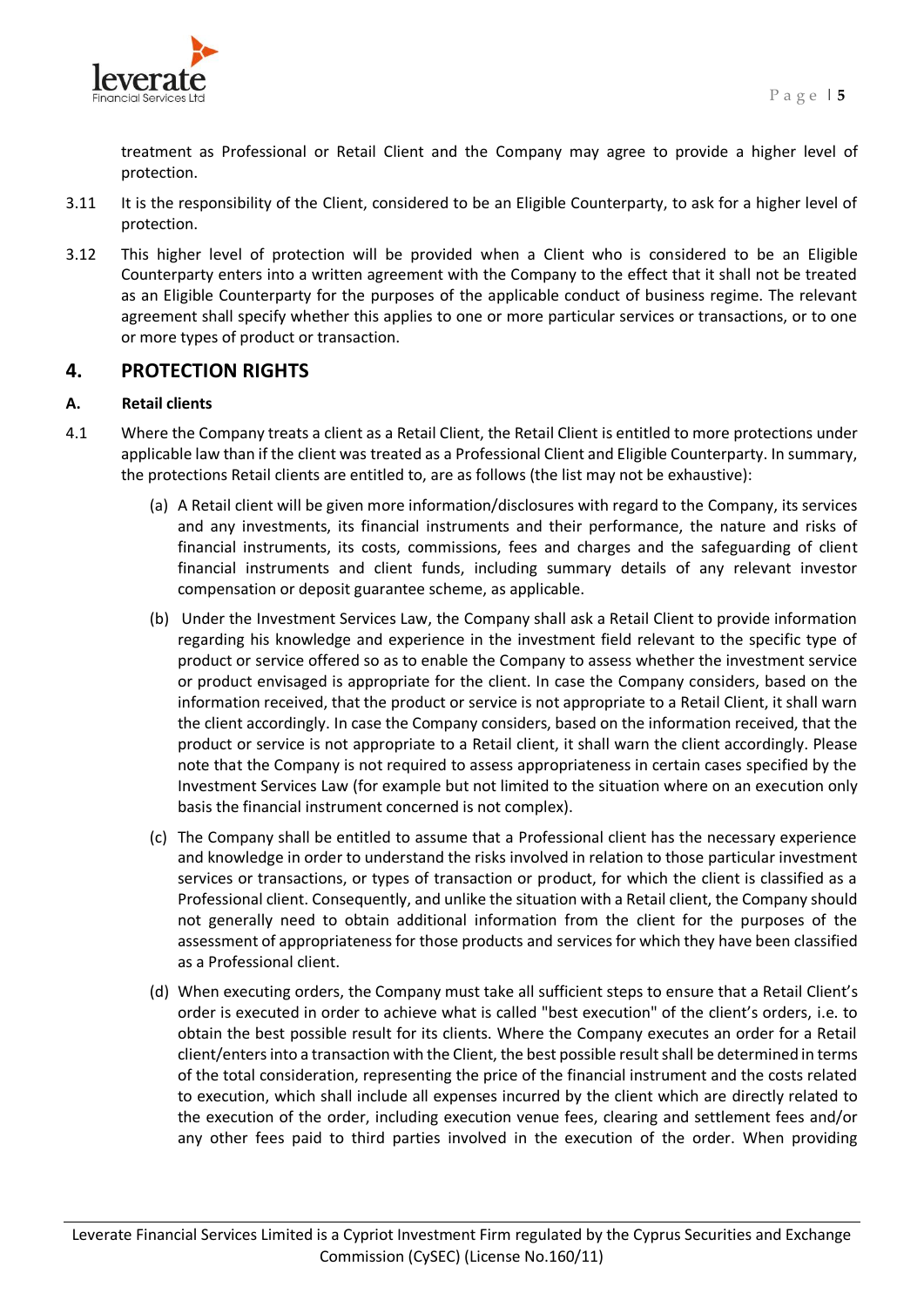

Professional Clients with best execution, the Company is not required to prioritise the overall costs of the transaction as being the most important factor in achieving best execution for them.

- (e) The Company must obtain from clients such information as is necessary for it to understand the essential facts about the client and to have a reasonable basis for believing, giving due consideration to the nature and extent of the service provided, that the specific transaction to be recommended in the course of providing the service of investment advice, or entered into in the course of providing a portfolio management service, satisfies the following criteria:
	- (i) It meets the investment objectives of the Client in question;
	- (ii) The Client is financially able to bear the investment risk that arises from his investment objectives;
	- (iii) That the Client has the necessary experience and knowledge to understand the risks involved in the transaction or the management of his portfolio.
- (f) The Company must inform Retail clients of material difficulties relevant to the proper carrying out of their order(s) promptly upon becoming aware of the difficulty.
- (g) The Company is required to provide Retail clients with more information than Professional clients as regards the execution of their orders.
- (h) The Company will inform a Retail Client as to the Company's liability in relation to possible solvency of the custodian where Client's financial instruments are held;
- (i) The Company will inform the Retail Client of the Company's Conflict of Interest Policy;
- (j) The Company will inform the Retail Client of their eligibility for coverage from the Investor's Compensation Fund.

#### <span id="page-6-0"></span>**B. Professional Clients**

- 4.2 The Company shall be entitled to assume that a Professional Client has the necessary experience and knowledge to understand the risks involved in relation to those particular investment services or transactions, or types of transaction or product, for which the client has been classified as a Professional Client. Consequently, and unlike the situation with a Retail Client, the Company should not generally need to obtain additional information from the client for the purposes of the assessment of appropriateness for those products and services for which they have been classified as a Professional Client;
- 4.3 When providing Professional Clients with best execution, the Company is not required to prioritize the overall costs of the transaction as being the most important factor in achieving best execution for them;
- 4.4 Where the Company provides an investment service to a Professional Client, it shall be entitled to assume that, under certain circumstances, that a Professional Client is able financially to bear any investment risks consistent with their investment objectives;
- 4.5 The Investor's Compensation Fund does not cover Professional Clients.

#### <span id="page-6-1"></span>**C. Eligible Counterparties**

- 4.6 Where the Company categorizes the client as an Eligible Counterparty, the client will be entitled to fewer protections under the Investment Services Law than he would be entitled to as a Professional client. In particular, and in addition to the above (the list may not be exhaustive):
	- (a) The Company is not required to provide the client with best execution in executing the client's orders;
	- (b) The Company is not required to implement procedures and arrangements which provide for the prompt, fair and expeditious execution of its client orders, relative to other client orders;